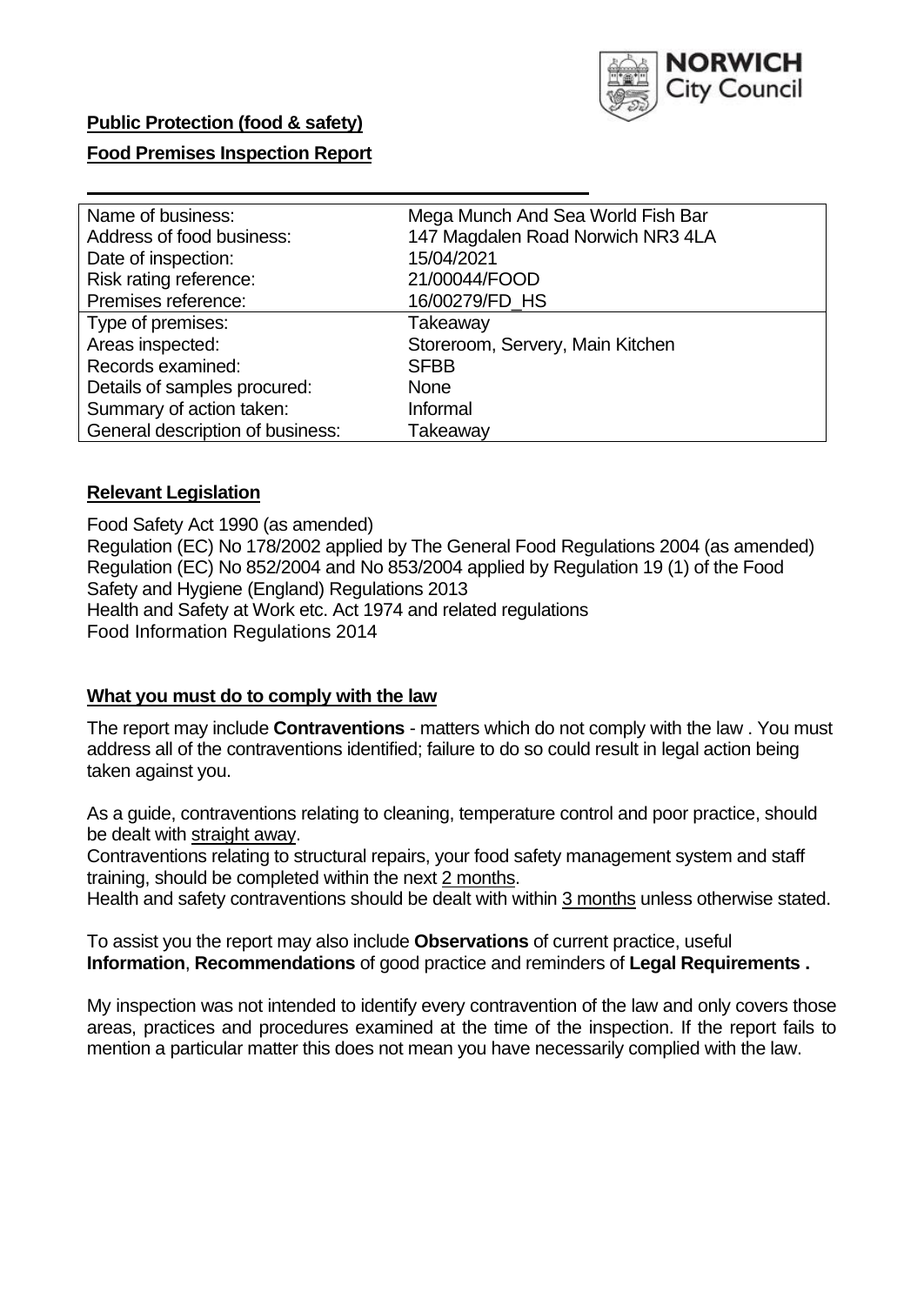# **FOOD SAFETY**

#### **How we calculate your Food Hygiene Rating:**

 The food safety section has been divided into the three areas which you are scored against for the hygiene rating: 1. food hygiene and safety procedures, 2. structural requirements and 3. confidence in management/control procedures. Each section begins with a summary of what was observed and the score you have been given. Details of how these scores combine to produce your overall food hygiene rating are shown in the table.

| <b>Compliance Area</b>                     |          |                |           | <b>You Score</b> |                |    |           |                 |          |  |  |
|--------------------------------------------|----------|----------------|-----------|------------------|----------------|----|-----------|-----------------|----------|--|--|
| Food Hygiene and Safety                    |          |                |           | $\Omega$         | 5              | 10 | 15        | 20              | 25       |  |  |
| <b>Structure and Cleaning</b>              |          |                | $\Omega$  | $5^{\circ}$      | 10             | 15 | 20        | 25              |          |  |  |
| Confidence in management & control systems |          |                | $\Omega$  | 5                | 10             | 15 | 20        | 30 <sup>°</sup> |          |  |  |
|                                            |          |                |           |                  |                |    |           |                 |          |  |  |
| <b>Your Total score</b>                    | $0 - 15$ | 20             | $25 - 30$ |                  | $35 - 40$      |    | $45 - 50$ |                 | > 50     |  |  |
| <b>Your Worst score</b>                    | 5.       | 10             | 10        |                  | 15             |    | 20        |                 | ۰        |  |  |
|                                            |          |                |           |                  |                |    |           |                 |          |  |  |
| <b>Your Rating is</b>                      | 5        | $\overline{4}$ |           | 3                | $\overline{2}$ |    |           |                 | $\Omega$ |  |  |

Your Food Hygiene Rating is 3 - a generally satisfactory standard

# **1. Food Hygiene and Safety**

 generally you have satisfactory food handling practices and procedures and adequate Food hygiene standards are generally satisfactory and maintained. There is evidence of some non-compliance with legal requirements. Some lapses are evident however control measures to prevent cross-contamination are in place. The contraventions require your attention; although not critical to food safety they may become so if not addressed. **(Score 10)** 

000300

### Contamination risks

**Contravention** The following exposed ready-to-eat food and or its packaging to the risk of cross-contamination with foodborne bacteria from raw meat or unwashed fruits and vegetables:

- raw foods i.e meat were stored above ready-to-eat foods i.e salad in the designated salad fridge
- open unwrapped cheese slices stored in the fridge
- food i.e sacks of potatoes were being stored on the floor
- • white tac was stuck to the open pizza fridge lid above open foods. Purchase a tab grabber for holding food orders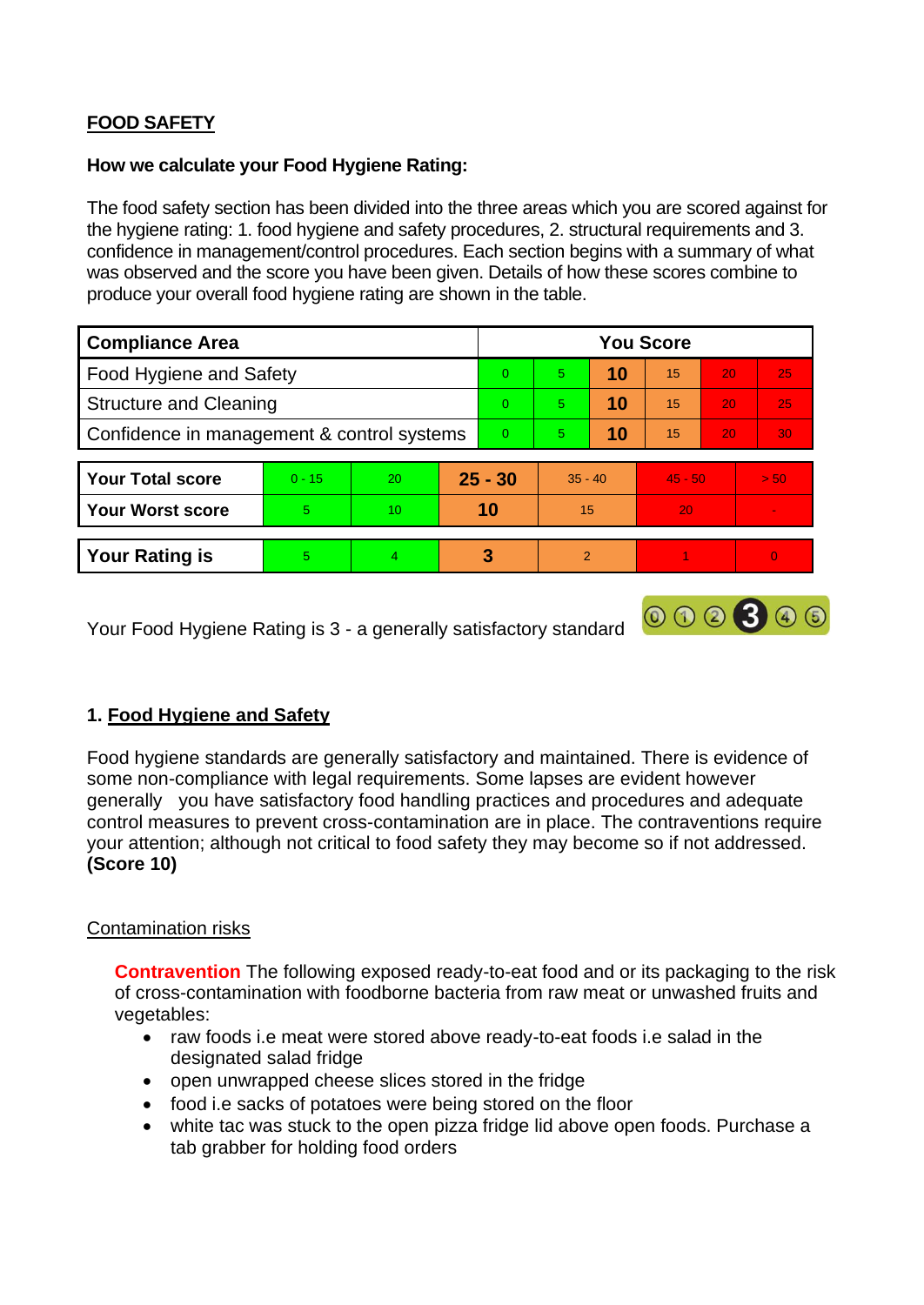injurious to health or contaminated in such a way that it would be unreasonable to **Legal Requirement** At all stages of production, processing and distribution, food must be protected from any contamination likely to render it unfit for human consumption, expect it to be consumed in that state.

 **Guidance** The FSA (visit <www.food.gov.uk> for more information) has issued guidance on controlling E.coli 0157 through:

\* the complete separation of raw and ready-to-eat food

\* the correct use of wash-hand basins and thorough handwashing

\* having dedicated equipment (including complex equipment) for raw and ready-to-eat foods

\* through 2-stage cleaning and the correct use of sanitisers

\* and by controlling the risks posed by soily vegetables.

### Personal Hygiene

 made difficult for food handlers to maintain sufficiently high standards of personal **Contravention** The following are examples of poor personal hygiene or where it was cleanliness:

- staff were not using the wash-hand basin regularly
- staff were not wearing suitable protective clothing

 **Legal Requirement** All persons in food handling areas must wear suitable, clean, and where appropriate protective clothing.

**Legal Requirement** Regular hand washing is important for personal cleanliness. Remind all food handlers of the need to wash their hands before starting or returning to work, and specifically:

- \* After using the toilet;
- \* After handling rubbish;
- \* After smoking;
- \* After taking a break;
- \* After handling raw food

### Temperature Control

**Recommendation** In addition to the visual checks you undertake, use a probe thermometer to check the core temperature of cooked and reheated foods. The temperature should reach 75°C for 30 seconds or an equivalent time/temperature combination (e.g. 80°C for 10 seconds).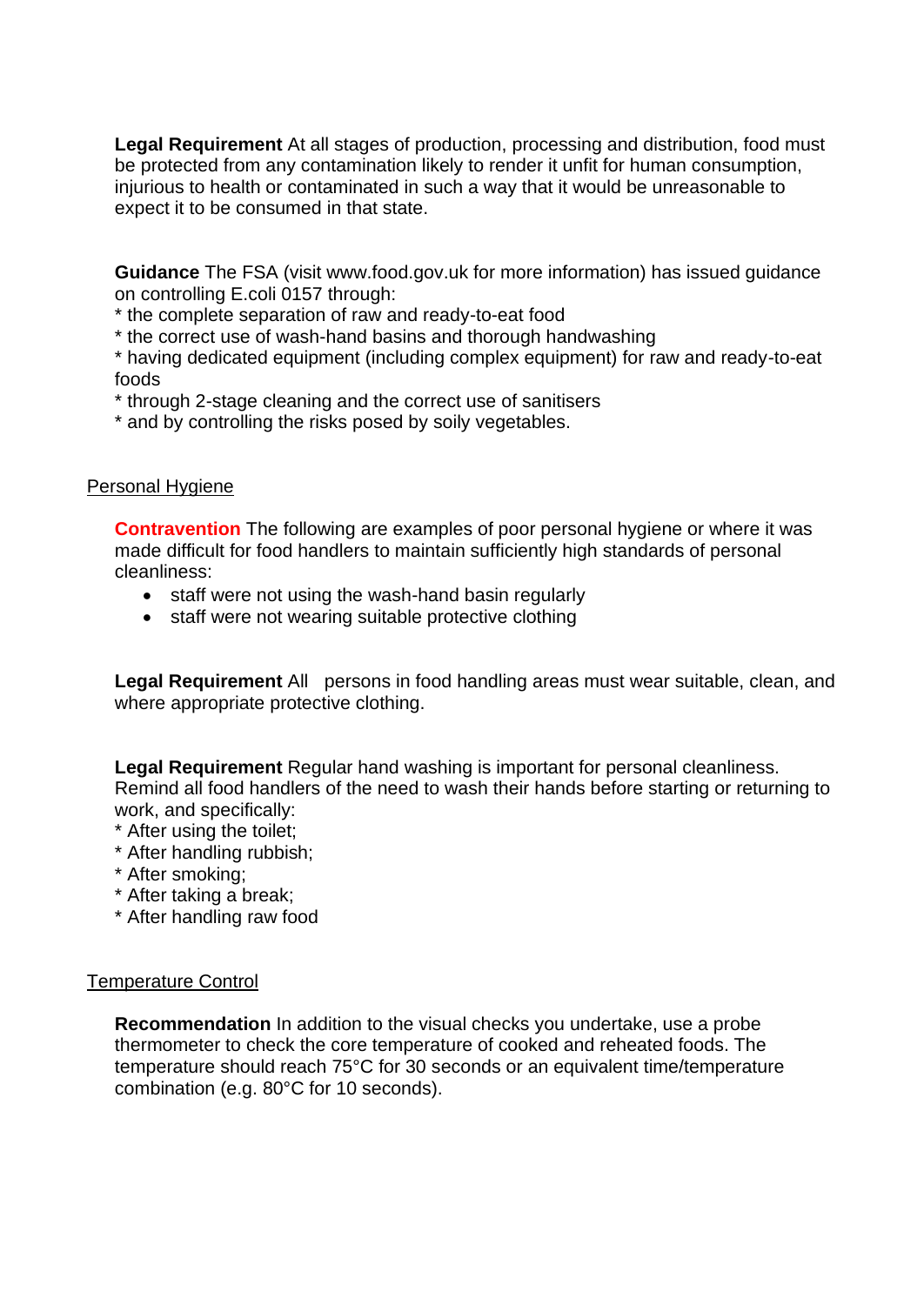**Observation** I was pleased to see you were able to limit bacterial growth and/or survival by applying appropriate temperature controls at points critical to food safety and that you were monitoring temperatures.

# **2. Structure and Cleaning**

The structure facilities and standard of cleaning and maintenance are of a generally satisfactory standard but there are some repairs and/or improvements which are required in order for you to comply with the law. Pest control and waste disposal provisions are adequate. The contraventions require your attention; although not critical to food safety they may become so if not addressed. **(Score 10)** 

# Cleaning of Structure

**Contravention** The following items were dirty and require more frequent and thorough cleaning:

- flooring behind and under equipment
- electric fly killer and tray
- bottom to rear door
- bottom to door leading out of the kitchen
- wall behind the washing up sink
- wall behind the stainless steel work table
- flooring behind chest freezer

 **Recommendation** Your cleaning schedule is there to remind you to clean before an item becomes dirty. If an item is dirty when you go to clean it, increase the frequency of cleaning.

# Cleaning of Equipment and Food Contact Surfaces

**Contravention** The following items are dirty and must be cleaned:

- fridge and freezer seals
- glass shelving to fridge
- microwave
- container storing prepared chips

# **Maintenance**

**Contravention** The following had not been suitably maintained and must be repaired or replaced:

- splits or holes in flooring
- handle to Lec fridge
- split seals to Lec fridge
- damaged shelves to Lec fridge
- peeling paint to interior top to Calex fridge
- split seals to Artica fridge
- split seals to the stainless steel pizza fridge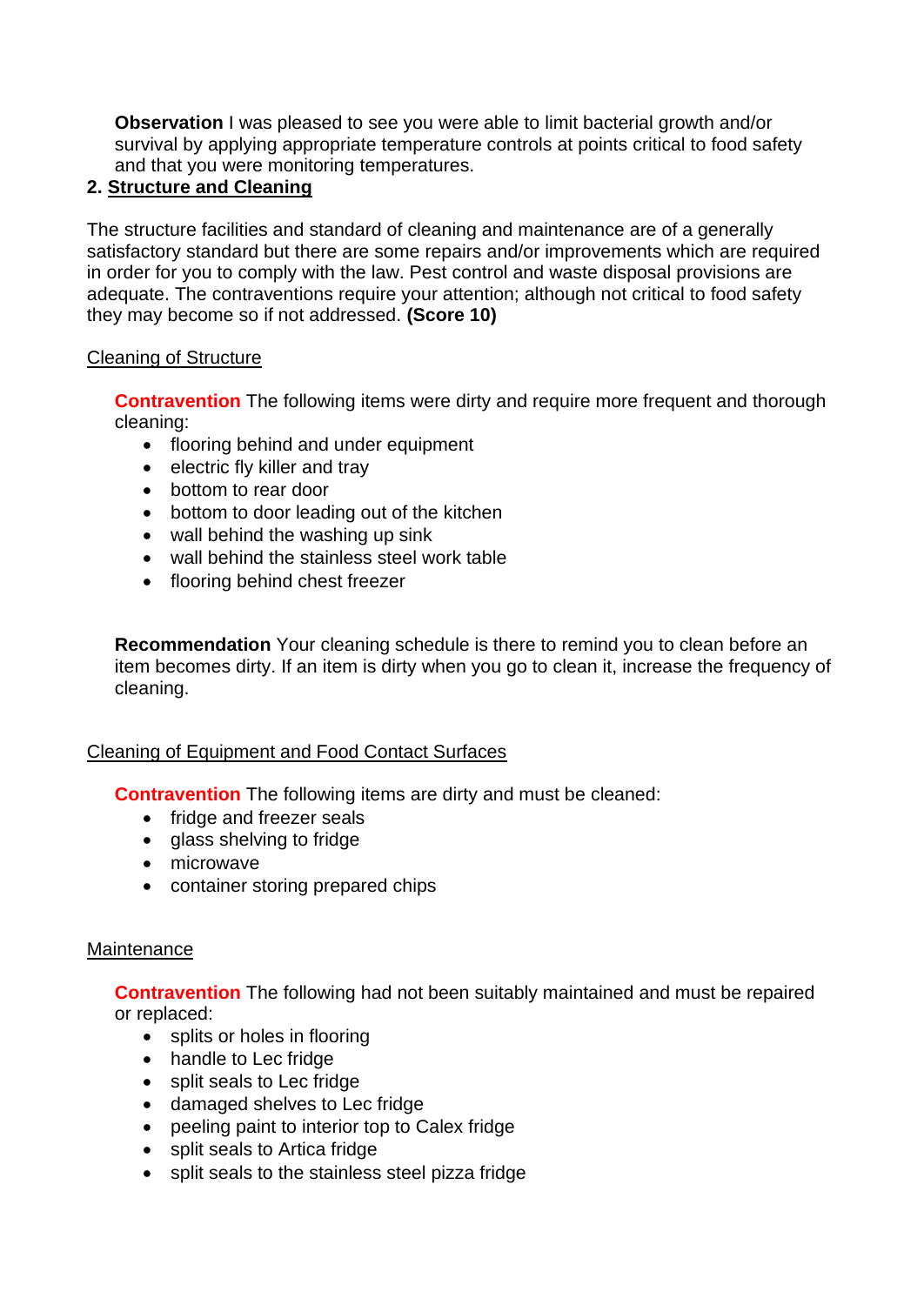- interior bottom to chest freezer was badly damaged
- red and green cutting boards were badly scored and need replacing
- broken, chipped ungrouted or missing tiles

#### Facilities and Structural provision

**Legal requirement** Keep door to WC closed at all times.

#### Pest Control

**Recommendation** Install the Electric Fly Killer in a suitable position away from natural light sources and food and food preparation surfaces and keep it clean

### **3. Confidence in Management**

 There are generally satisfactory food safety controls in place although there is evidence of some non-compliance with the law. The contraventions require your attention; although not critical to food safety they may become so if not addressed. **(Score 10)** 

Type of Food Safety Management System Required

**Observation** Your SFBB/food safety management system was in place and working well. I was confident you had effective control over hazards to food.

**Observation** You were monitoring (and recording) the temperatures of your fridges and freezers as well as the temperature of cooked/hot-held food and could demonstrate effective systems for controlling bacterial growth and survival.

 **Information** you have a new Safer Food Better Business pack, however this needs to be filled in.

### Food Hazard Identification and Control

**Contravention** The following pre-requisites have not been met and this means that your food safety management system will be ineffective:

- cleaning and sanitation are poor
- maintenance is poor
- **EXTE:** staff hygiene and training is inadequate

**Contravention** You have not identified these food hazards or the methods of control at critical points in your operation:

• cross-contamination